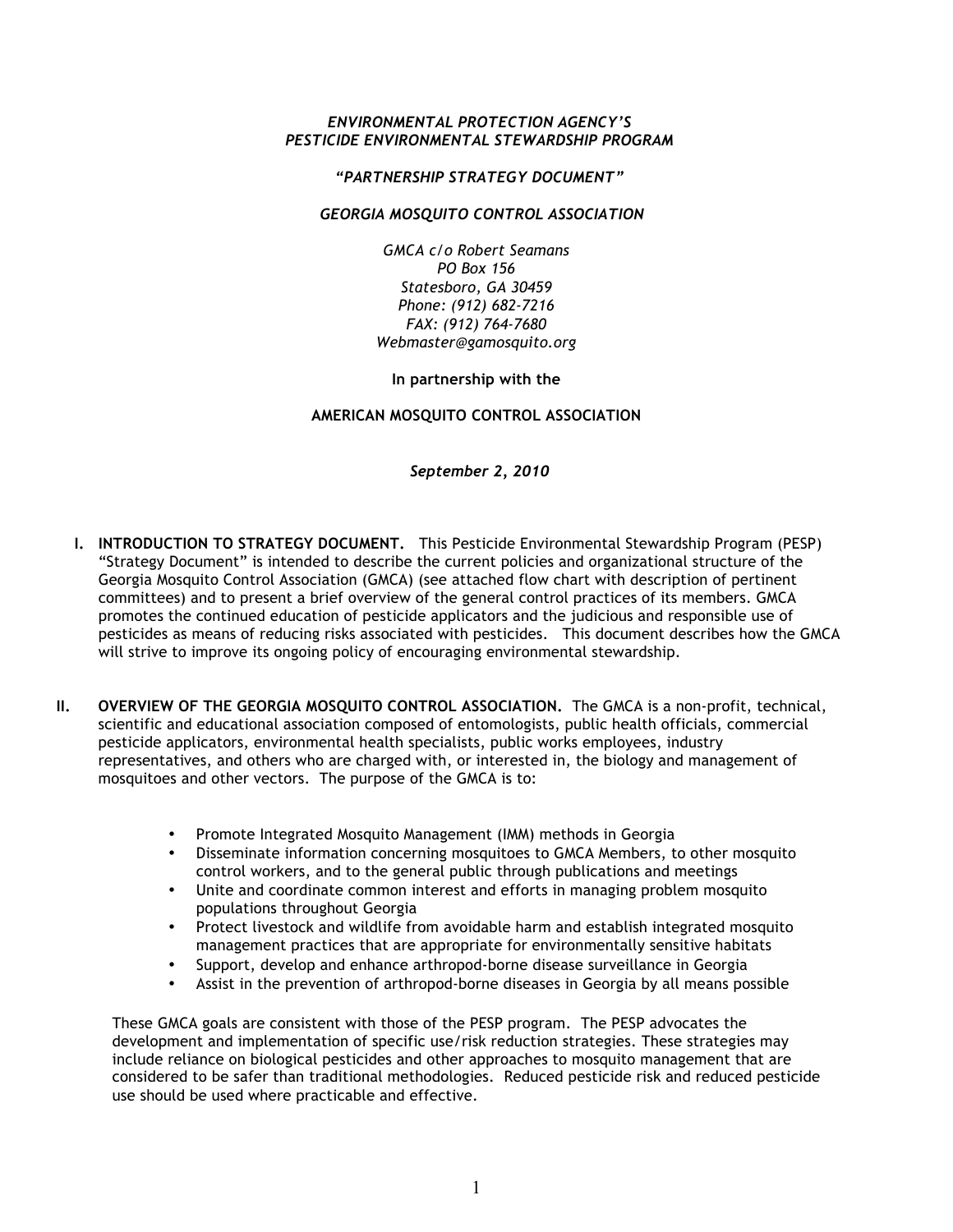Reducing risk by minimizing pesticide use is an extremely worthwhile long-term goal. However, not all mosquito management agencies may be able to immediately embrace this concept for a number of reasons. Mosquito population size is affected primarily by environmental factors such as tides, rainfall, agricultural activities and wetland irrigation practices. Because mosquito management agencies cannot control these factors, insecticide applications may be needed to protect humans and livestock. Mosquito management workers, unlike other professional pesticide applicators, must deal with insect problems having both nuisance and public health implications. The situation has been exacerbated by introductions into the US of exotic mosquito species (*e.g., Aedes albopictus* and *Aedes japonicus*) that are capable of transmitting diseases. In addition, pesticide applications are usually the only way to quickly respond to public health problems posed by arthropod-borne pathogens. In Georgia, as in other parts of the United States, residential developments increasingly encroach on environmentally sensitive habitats such as natural and newly created wetlands, and on agricultural areas. These habitats frequently produce huge mosquito populations that impact people residing in the encroaching developments. Reducing these mosquito populations to protect residents and their animals is an everincreasing burden for mosquito management agencies; relief efforts usually require pesticide applications.

# **III. POTENTIAL PROBLEMS FACING MOSQUITO MANAGEMENT IN GEORGIA AND NATIONWIDE.**

- **A. RELATIVELY SMALL PESTICIDE MARKET**. Mosquito control pesticides constitute a relatively small market so there is little economic incentive for chemical companies to invest tens of millions of dollars on the discovery, development and labeling of new mosquitocides. Typically, new products have become available for mosquito management when agriculture and urban pest products secondarily exhibit mosquito control properties. This practice, in combination with increasing emphasis on risk reduction, places mosquito management in an extremely difficult position. Manufacturers faced with the high costs of risk assessment studies, may drop their support for their secondary mosquito control product labels. In an effort to prevent this, Congress has voiced its support for the Food Quality Protections Act. Aiding Congress in this effort, GMCA & AMCA members have been working to provide the EPA with pertinent information as mosquito control insecticides are reviewed for reregistration. The GMCA will continue to provide leadership and support in this important area as a regional "PESP Partner under the AMCA's auspices."
	- **B. INSECTICIDE RESISTANCE.** Mosquitoes may rapidly develop insecticide resistance when exposed to only one active ingredient, **or when exposed to multiple active ingredients that have the same or very similar modes of action (e.g. the organophosphates temephos and naled).** Therefore, it is extremely important to maintain the current labels for different approved mosquitocides. It is increasingly important that mosquito control agencies practice sound resistance management techniques so that the limited assortment of pesticide tools that are available will continue to be effective. In this regard, the GMCA encourages mosquito agencies to regularly maintain and calibrate their spray equipment, avoid applications containing sub-lethal amounts of insecticides, rotate/alternate available insecticides, **and avoid using the same class of compounds (e.g. organophosphates) for both adulticiding and larviciding the same target population**. The GMCA also encourages the research and development of new products that are consistent with our environmental stewardship goals.
	- **C. INTRODUCTION OF EXOTIC SPECIES AND DISEASE.** Several mosquito species have been introduced into the US in recent years. *Aedes albopictus*, the Asian tiger mosquito, is the most widespread and problematic. In addition to being capable of transmitting endemic viruses such as Eastern Equine Encephalitis virus (EEEV) and West Nile virus (WNV), this species is capable of transmitting other viruses that could be introduced (eg. Chikungunya virus). *Aedes japonicus*, the Asian bush mosquito, is generally found in Japan, Okinawa and associated islands, Korea, Taiwan, South China, and Hong Kong. In 1998, it was detected in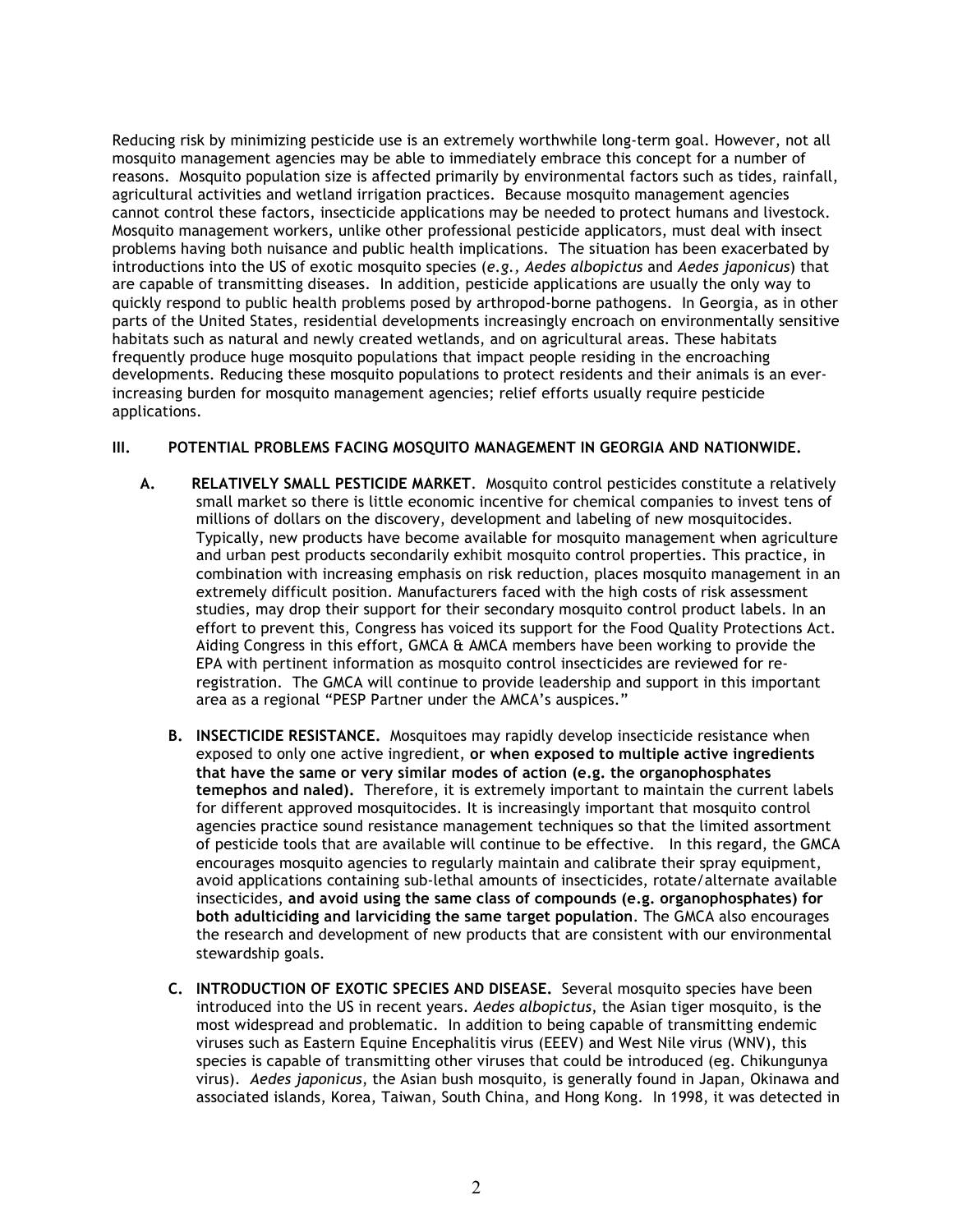the United States in New York and New Jersey. It is now found in at least twenty other states, including Georgia. Unpublished studies conducted at the U.S. Army Medical Research Institute of Infectious Diseases in Fort Detrick, Maryland, indicate that *Ae. japonicus* is also a competent vector of West Nile virus. It is likely that other mosquito species will be introduced, bringing with them new disease threats to both humans and animals.

- **IV. OVERVIEW OF A "TYPICAL" MOSQUITO CONTROL PROGRAM.** It is difficult to provide a concise, generic overview of all mosquito control programs in Georgia, but certain components are shared by virtually all operational agencies. The larger Georgia agencies typically employ an Integrated Mosquito Management (IMM) approach to their control efforts. Due in part to the educational efforts of the GMCA, most smaller programs are also moving towards implementing varying degrees of integrated control. A "typical" IMM program evaluates surveillance data before judiciously using various combinations of permanent (source reduction) and temporary (sanitation, larviciding, adulticiding) control techniques. Biological control is an important and growing element of the GMCA's integrated management strategy. It is chiefly practiced by the introduction/re-introduction of native predaceous minnows (*Gambusia* spp) to mosquitoproducing aquatic habitats. These control measures are for both routine pest mosquito outbreaks and during sporadic epidemics and epizootics caused by mosquito-transmitted pathogens. Continuing education, for both employees and the general public, is another important component of IMM programs. The combination of a better informed public and increasingly professional mosquito control workers significantly reduced both pesticide use and risk.
	- **A. SURVEILLANCE ACTIVITIES.** Surveillance is the most important aspect of mosquito control as it provides proof that there is a need for control and also that control is working. Mapping and record keeping are important components of surveillance. They provide a historic component, help to visualize the data being collected, and provide information needed for good management.
		- 1. **SURVEILLANCE.** This encompasses a variety of activities including complaint monitoring, landing counts, and collection of adult and larval mosquitoes. All of these methods provide information about the number of mosquitoes (and potentially the species) causing problems for citizens in the area of control.
		- 2. **MAPPING.** Mapping not only helps to put complaints into perspective, it also provides good records of what has been done and where within the service area such activities have occurred. Mapping can be as complex as a GIS or as simple as a paper map with pins.
		- 3. **RECORD KEEPING.** Everything done by a mosquito control program should be recorded. This information helps in monitoring pesticide use, changes in mosquito populations, and changes in land use, as well as training, education, and other activities.
	- **B. SOURCE REDUCTION.** Source reduction (the removal or reduction of larval mosquito habitats) typically is the most effective and economical long-term method of mosquito control. These efforts minimize and/or eliminate the need for mosquito larviciding in the affected habitat and can reduce or eliminate the need for adulticiding in surrounding areas**.** Permanent source reduction involves complex ditching projects or the impoundment of areas to manipulate water levels. Temporary source reduction (sanitation) refers to the elimination of man-made containers and debris that serve as mosquito breeding sites. Both permanent and temporary activities should be properly planned and based on adequate surveillance data.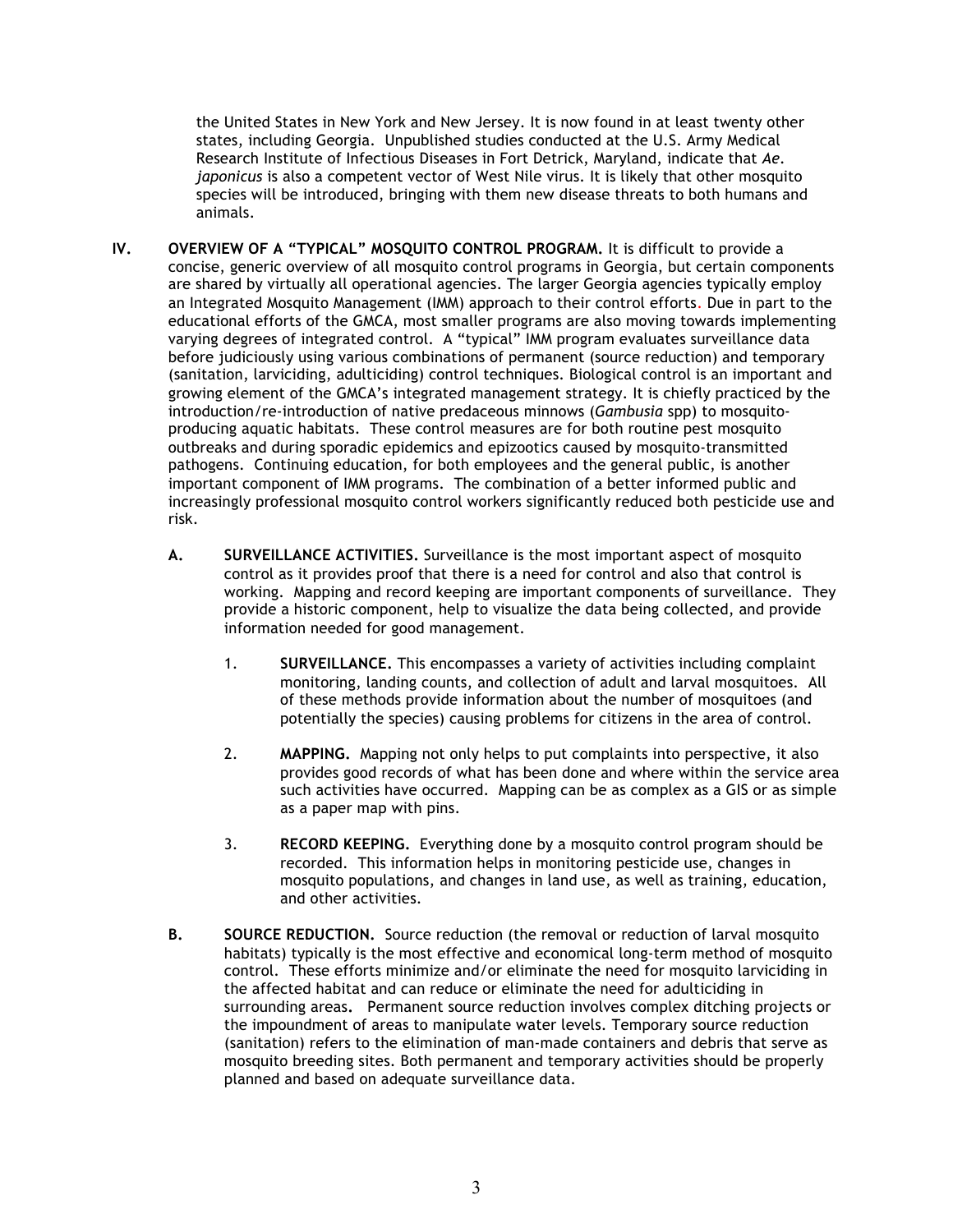- **1. SANITATION.** Discarded containers and tires are capable of holding water and producing mosquitoes, including species that can transmit pathogens to humans and other animals. Sanitation is a continual process of eliminating man-made mosquito breeding locations. Typically, sanitation efforts are most efficient when accomplished by individuals who can eliminate mosquito-breeding sites around their homes. Most Georgia mosquito control agencies work with local public health units to conduct education programs that inform the public about the importance of eliminating their own sources of mosquitoes.
- **2. DITCHING.** Ditching and impounding have been used in a variety of habitat types (*e.g*. salt marsh, spoil sites) as alternatives to temporary control with pesticides, for many years. In impounded spoil sites, ditching lowers the water table and causes areas to drain before mosquitoes can emerge as adults. In degraded salt marshes, ditches can be dug through dykes or higher elevated land to let water flow into and out of the marsh in a more natural diurnal tidal rhythm. In addition, ditches allow mosquito-eating (larvivorous) fish to migrate into isolated depressions on high tides and following heavy rains. Dragline ditches, which make bucket-wide rectangular cuts, dominated permanent source reduction efforts from the 1920s through the 1980's. Rotary ditchers, which make narrower v-cuts with lower hydrological impacts, do not produce spoil piles like draglines, and are favored today. Impoundments selectively deprive some mosquito species of suitable egg-laying sites.
- **C. LARVICIDING**. Larviciding, the application of insecticides to kill mosquito larvae by ground or aerial treatments, is typically more effective and target-specific than adulticiding, but less permanent than source reduction. Several insecticides, in a variety of formulations, are labeled for mosquito larviciding. Traditional compounds include the organophosphate temephos and surface oils (petroleum-based or monomolecular surface films). Since the mid 1970's, use of agents currently classified by the EPA as biopesticides has increased. These materials are, by definition, based on or derived from naturally occurring organisms, and are favored by public land management agencies. GMCA members typically include one or more commonly available biopesticide formulations in their operations. Biopesticides include the synthetic insect growth regulator (methoprene) and the microbial larvicides, *Bacillus thuringiensis israelensis* (Bti), and *Bacillus sphaericus*. The recently approved larvicide spinosad is considered to be a "reduced risk" pesticide.

 Applications of the naturally occurring bacteria (*Bacillus sphaericus* and *Bti*) are increasingly popular*.* When introduced in concentrated form as a mosquito larvicide, *Bacillus sphaericus* bacteria kill mosquito larvae and replicate (recycle) utilizing the resultant carcasses. Larval population reductions continue until the target species reach such low numbers that the bacteria can no longer reproduce, with no apparent non-target or ill effects on the environment.

Important goals when applying larvicides are that the material should be specific for mosquitoes, minimize impacts to non-target organisms, and should be able to reach the target habitat. Larvicide formulations (*e.g*., liquid, granular, solid) should be applied based on surveillance data or site history (some sites may be treated before flooding). An effective larviciding program is an important part of an integrated mosquito management operation. Accuracy of application is important since missing even a relatively small area can result in the emergence of a large mosquito brood that can quickly disperse and infest much larger areas. Unfortunately, limited funding, political boundaries, the presence of critical wildlife and plant habitats, and other factors can make it difficult to conduct optimal larviciding programs. The GMCA works with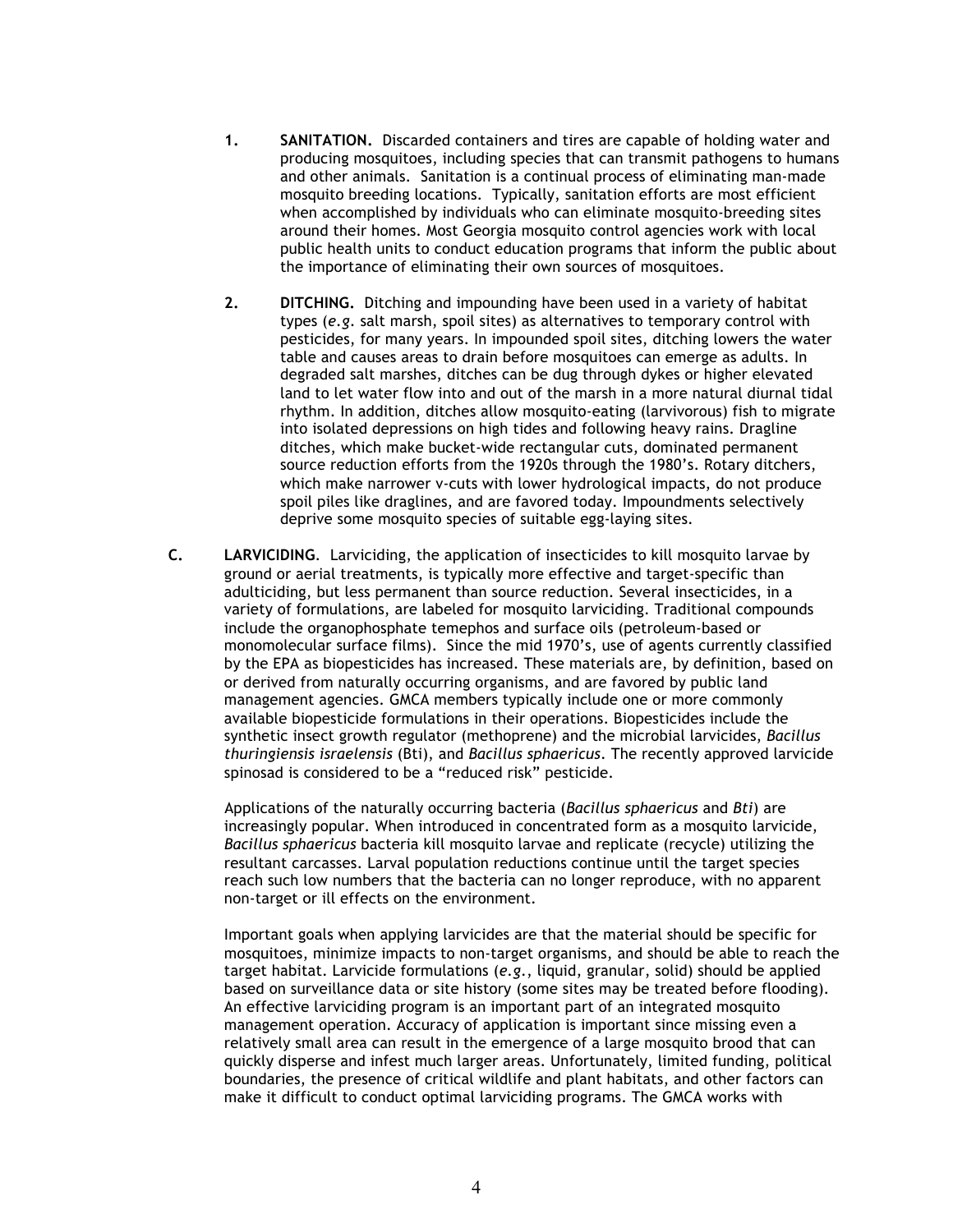appropriate agencies to develop effective larvicide strategies for mosquito management on public lands.

**D. ADULTICIDING.** Adulticiding, the application of insecticides to kill adult mosquitoes by ground or aerial applications has been a standard mosquito control practice for many years. Adulticiding based on surveillance data is an extremely important part of any IMM program. Adulticides are typically applied as ultra low volume (ULV) sprays where small doses of insecticides, atomized into fine particles, are dispersed either by truckmounted equipment or from fixed-wing or rotary-wing aircraft. Ground or aerially applied thermal-fog (super-heated mixtures of oils and insecticides) is occasionally used in some areas.

Another adulticiding technique is called a "barrier treatment". The insecticide is sprayed onto plant and/or structure surfaces that mosquitoes may contact when resting. Barrier treatments are applied as high volume sprays with truck-mounted or hand-held spray equipment. Compounds with residual characteristics such as permethrin are commonly employed in some US locations and their use is growing. This technique is especially attractive to individual homeowners living in areas where *Ae. albopictus* is the primary problem. Residents living near mosquito producing habitats where residual insecticides can be applied along a property border can also achieve some control benefits using this technique.

Mosquito adulticiding differs fundamentally from most efforts to control other adult insects. Insecticides must drift through habitats in which mosquitoes are flying in order to achieve optimal control. In agriculture and in the structural pest industry, drift is avoided and pesticide applications are more akin to barrier treatments. Mosquito adulticiding lends itself to the criticism that non-target organisms can be affected by this technique. There are similar concerns about barrier treatments. Although this issue must be considered by mosquito management agencies, (especially those relying heavily on aerial adulticides), research has shown that properly applied adulticides have minimal non-target effects while providing important health and economic benefits to citizens.

Adulticides labeled for mosquito control in Georgia include the organophosphates chlorpyrifos, malathion, and naled; natural pyrethrins; and the synthetic pyrethroids etofenprox, permethrin, pralletron, resmethrin and sumithrin. The GMCA works with interested agencies to develop integrated strategies that may include the use of adulticides on public lands.

**E. BIOLOGICAL CONTROL.** Biological control (biocontrol) is the use of biological organisms to control pests, in this case, mosquitoes. Biocontrol is popular because of its potential to be host-specific with virtually no non-target effects.

Stocking larvivorous fish (*Gambusia species*) is a traditional biocontrol technique employed by Georgia mosquito control workers and throughout the US. Mosquitofish are aggressive, top-feeding, minnows **that** are highly effective at suppressing mosquito populations in permanent or semi-permanent water bodies. However, they are not recommended for all sites. Potential sites should be evaluated to determine whether additional fish predators are needed and whether these fish could move into and affect natural fish habitats. Site evaluations are available through the Georgia Cooperative Extension Service.

Other biocontrol agents have been tested for both adult and larval mosquito control, but are not operationally feasible. These include the construction and placement of both purple martin and bat colonies for adult control and the introduction of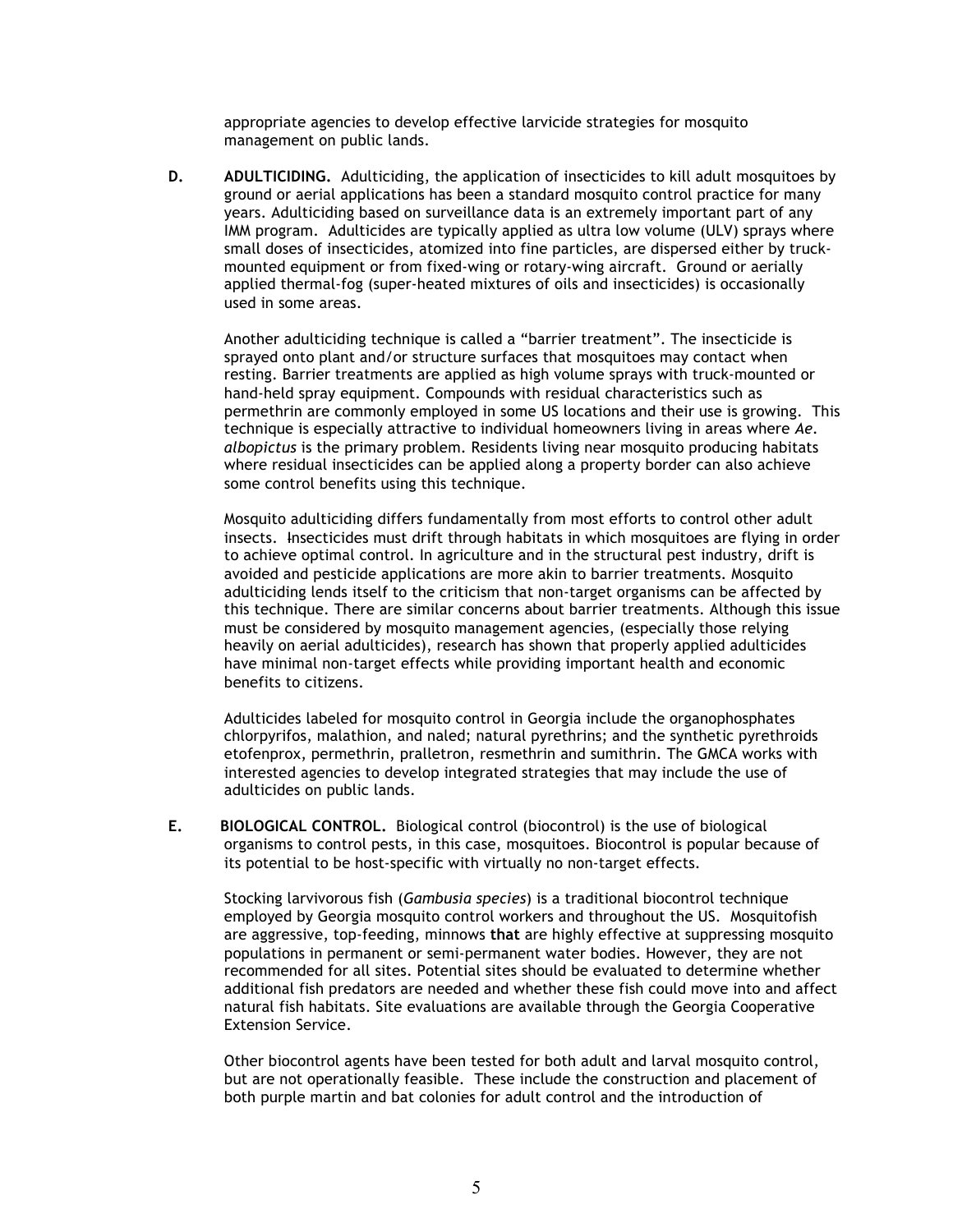predacious *Toxorhynchites* mosquitoes, predacious copepods, parasitic *Romanomermis* nematodes and *Laegenidium giganteum* fungi. Biocontrol, especially by the concentrated application of target-specific natural organisms, is an increasingly important mosquito management tool. More research and development is needed to expand the field of efficacious biocontrol agents.

#### . **V. PUBLIC EDUCATION AND INFORMATION EFFORTS.**

All of the larger mosquito control programs in Georgia are devoted to educating citizens about mosquito biology and control. Smaller programs often work with local public health units in order to provide this service. Public education usually involves presentations to civic associations, homeowner associations, and schools, plus frequent media events. Some Georgia mosquito management programs produce special public awareness stories/ads for television and radio and pay to have them aired. Many of these programs also participate in the annual Mosquito Awareness Week each June. The public is encouraged to eliminate mosquito-breeding sites and minimize reliance on pesticides to reduce mosquitoes around their homes. Some Georgia programs develop mosquito-related teaching aids and teaching plans that are used throughout the educational system. Educational materials emphasize the citizen's role in reducing mosquito numbers around the home through source reduction efforts, thereby minimizing pesticide use and risk in the state.

The Georgia State Division of Public Health participates in the education of mosquito control personnel by offering mosquito identification training twice a year in various parts of the state. This is part of the GMCA's ongoing effort to promote and support licensing of mosquito control workers.

- **VI. RECENT GMCA ENVIRONMENTAL STEWARDSHIP PROGRESS.** The mosquito control community in Georgia, in collaboration with the AMCA, has recently made great strides in environmental stewardship. Strategies and actives include:
	- Improved mosquito **SOURCE MAPPING AND DATA MANAGEMENT** accuracy by employing computers, geographical information systems, and GPS hardware.
	- Increased use of formulations containing the biopesticides *Bti*, *Bacillus sphaericus*, and methoprene for **LARVICIDING.**
	- Creation of a specific mosquito control pesticide applicators license category and the promotion of **TRAINING AND CERTIFICATION** for all personnel involved with pesticide applications.
	- Dedication to **CONTINUING EDUCATION** programs to ensure personnel are equipped with up-to-date information about all aspects of mosquito control.
	- Dedicated implementation of **PUBLIC EDUCATION** programs about mosquito control for both children and adults to inform them of self-help measures they can employ (*e.g.*, waste container disposal). These efforts have greatly enhanced our professionalism and demonstrated our concern for the environment.
	- **COOPERATION WITH INDUSTRY AND GOVERNMENT.** For several decades, through research and cooperative efforts, mosquito management agencies have worked with various industries and other government entities to correct mosquito problems brought about by past practices. For example, there is a national planning and zoning trend to contain **STORMWATER** (rather than letting it flow into natural water bodies) that can cause mosquito problems. Cooperative efforts by mosquito agencies and local governments to design storm water systems that minimize mosquito production have been successful.

Mosquito management agencies under the umbrella of the GMCA have actively worked with industry and government to identify potential mosquito problems, investigate possible corrective actions, and implement appropriate solutions. Such positive, cooperative efforts will continue as part of the GMCA's participation in the PESP program.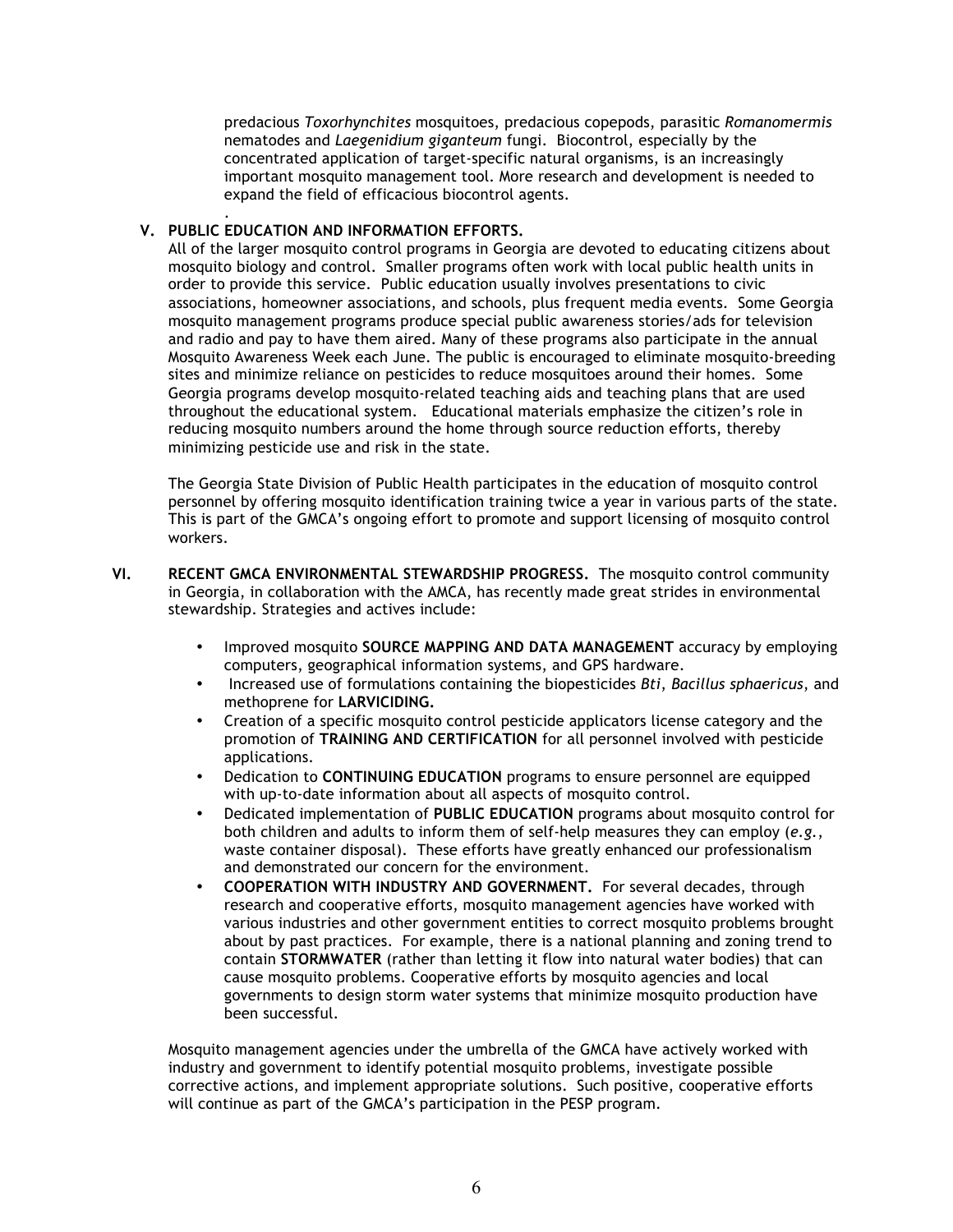- **VII. PROPOSED GMCA INITIATIVES TO MEET PESP GOALS AND OBJECTIVES.** In an effort to reduce pesticide risk/use and further ongoing efforts already noted, the GMCA will strongly encourage its members to incorporate the following fundamental initiatives into their programs when appropriate:
	- **SUREVILLANCE ACTIVITIES.** The GMCA will continue to promote the use of surveillance by all mosquito control programs in Georgia and will work to help find ways in which small programs can implement useful surveillance.
	- **SOURCE REDUCTION.** An increased dedication to implementing source reduction projects will be stressed among the GMCA membership. This will include sanitation as it relates to mosquito control, in particular waste tire disposal. Although concerns over environmental issues have reduced the reliance on some types of source reduction efforts, this preventive approach remains an important tool for appropriate situations. Such work requires increased collaboration between mosquito control programs with environmental resource agencies. Source reduction can greatly reduce mosquito production and thus minimize need for pesticide use.
	- **LARVICIDING.** The GMCA will continue to encourage increased use of biopesticides. Mosquito control professionals recognize that these agents are highly target-specific and are considered environmentally safe by land resource professionals. We recognize the need to utilize surface film agents and organophosphate products when appropriate and to rotate compounds as a pesticide resistance management technique. We will continue to promote the use of accurate guidance techniques when applying materials by aircraft. These can be as simple and enduring as placing flags that a pilot may use as reference points or as high-tech and modern as GPS guidance avionics. Aircraft guidance results in a more efficient and effective insecticide applications, and thus more sound environmental management.
	- **ADULTICIDING.** Adulticiding, typically the IMM component of last resort, is extremely important. Lacking an understanding of other important parts of an integrated program, the general public typically associates mosquito management with spray trucks or aircraft.

A mosquito adulticide program can be responsive to the PESP goals of reduced pesticide risk/use by spraying only when the need truly exists (verified through surveillance) and by accurately applying materials. As with larviciding, GPS-based avionics improve accuracy. The GMCA will encourage its members to incorporate the best available technology into their programs for ground and aerial adulticiding.

We will also encourage members to avoid tank-mixing formulations using carriers that may pose environmental risks. In addition, there has been a tendency in recent years for some agencies to apply adulticides at rates that are more economically attractive than they are efficacious. Applying insecticides at doses lower than those that provide adequate control may result in the need for additional applications and pesticide resistance. In the long run, adulticiding with low rates can be counterproductive to environmental stewardship goals.

- **BIOCONTROL.** The GMCA will continue to encourage the use of predaceous *Gambusia*  minnows when sites are appropriate. We also encourage, and where possible support, biocontrol research. Without additional studies and development, incorporating other biocontrol agents into day-to-day operations is not practical.
- **RESEARCH.** The key to meeting the scientific challenges of the mosquito management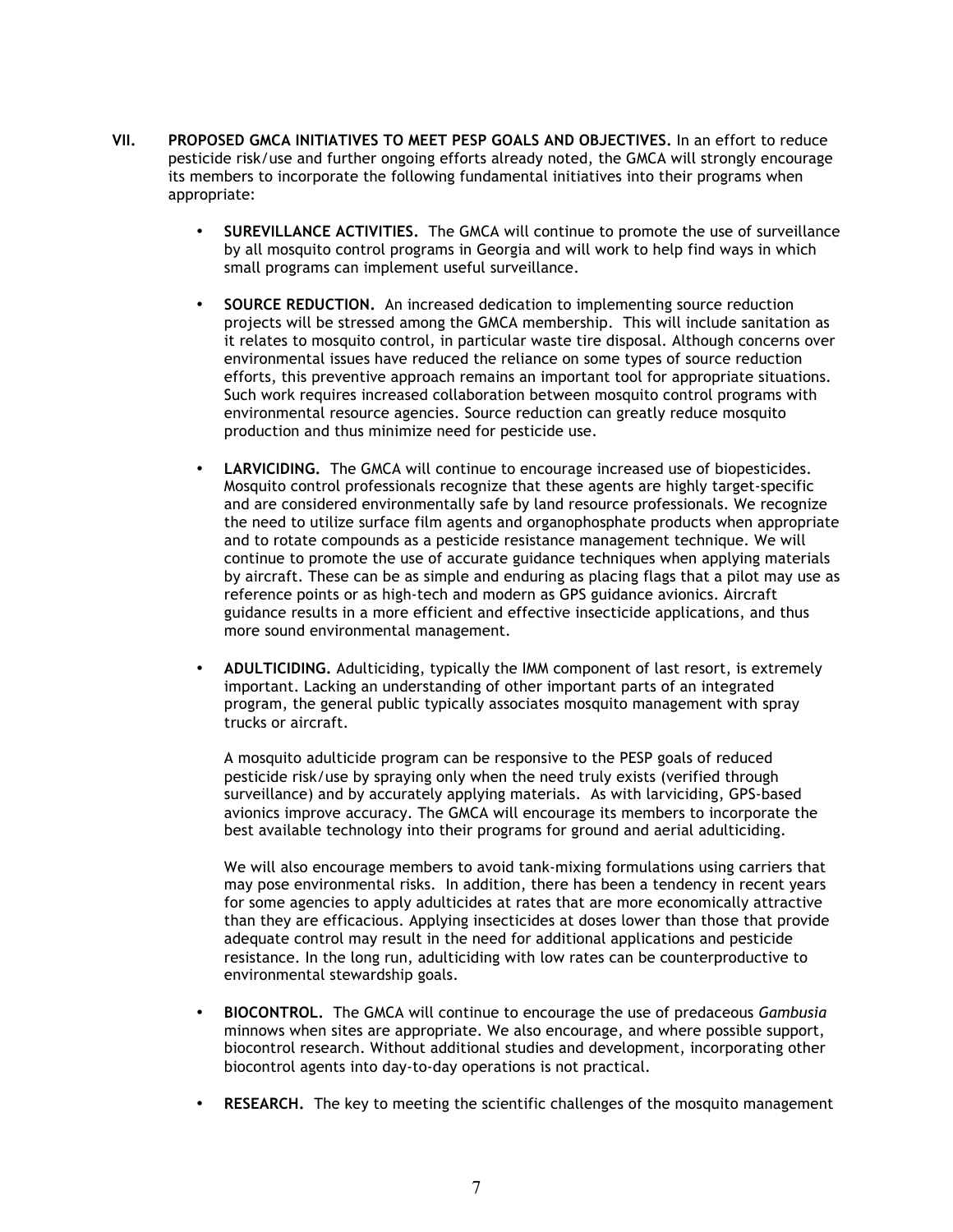community is through competent, well-focused applied research. We need to address topics as diverse as basic mosquito biology; wetland ecology; insecticide efficacy; nontarget effects of mosquitocides; the biology, surveillance and control of mosquitoborne pathogens; molecular biology; and biocontrol. Without research, environmentally sound progress will be hindered. The GMCA will strongly encourage, and whenever possible, support applied research as the primary tool to deal with tomorrow's problems.

• **EDUCATION.** Educating GMCA members is the most important initiative in meeting PESP goals. The GMCA and other state mosquito management associations have made tremendous strides in recent decades to educate both our workers and the public about all aspects of our industry. This includes creating a specific mosquito control applicators license and providing continuing education on a regular basis throughout the state. In meeting PESP goals, the GMCA will strongly support the continuation of these education and certification programs to increase the level of professionalism and safety within the mosquito control industry.

The GMCA will continue to upgrade worker and public knowledge through the internet, literature, workshops, and presentations at our annual conference. We are particularly proud of our new biannual newsletter and our informative website (www.GAmosquito.org). Through these avenues, the GMCA will effectively promote and achieve good environmental stewardship.

**VIII. MEASURING PROGRESS IN MEETING PESP GOALS.** We expect that the GMCA's evaluation plan will evolve over time. It will clearly identify trends, and quantify some items, such as amounts of pesticide used. Educational progress, including annual data on the number of presentations provided, students instructed and papers printed or published as they pertain to the PESP program can also be quantified.

The GMCA will measure progress in meeting PESP goals by supporting, encouraging and carefully monitoring initiatives listed in Section VI and annually providing a detailed report on progress in meeting PESP goals and objectives within these areas to AMCA. Progress will be verified through input from various GMCA committees and from its members located throughout the state. These efforts will be made in collaboration with the Georgia Division of Public Health, the Georgia Department of Agriculture, the Georgia Environmental Protection Division, and the University of Georgia, Cooperative Extension Service.

**MEASURABLE COMPONENTS.** These are program components to which numbers can be attached and evaluated to determine the impact of the GMCA's effort to reduce pesticide risk/use. The goal is to have all mosquito control programs use as many of the best management practices (as defined by the AMCA) as are feasible for the size and type of program.

- **SURVEILLANCE ACTIVITIES.** Because many small programs in Georgia currently utilize little to no surveillance when making mosquito control decisions, it is important to monitor the number of programs that add surveillance, mapping, and record keeping to their management practices. In addition, number of mosquitoes sent for arboviral testing can be measured, as can the results of testing.
- **SOURCE REDUCTION.** A variety of activities fall under this category. Those that are measurable include number of community outreach events, miles of ditches cleaned or number of ditching projects, and number of home visits.
- **LARVICIDING.** Measurable components include number of catch basins treated, amount of larvicide used, and larvicide distributed to the public.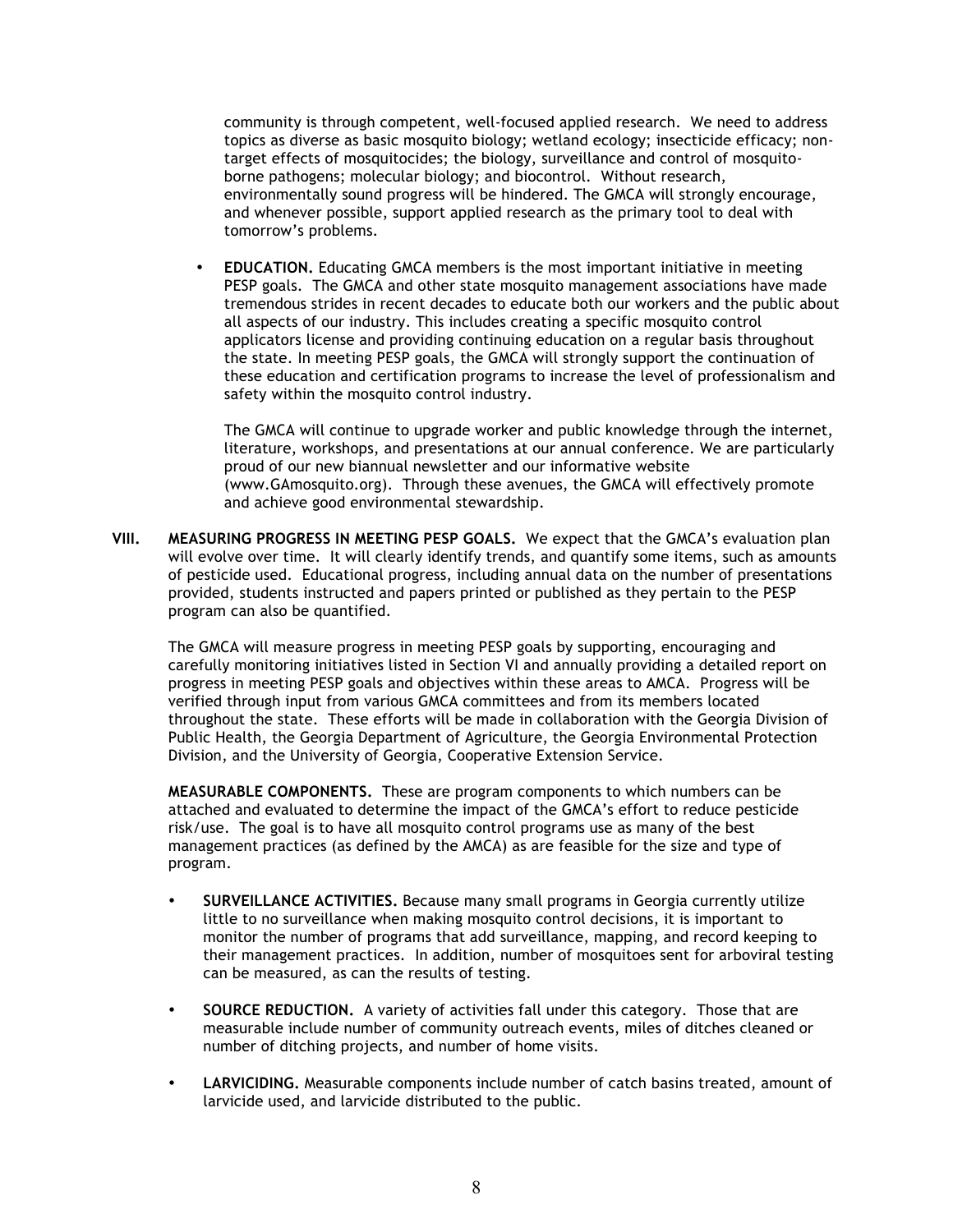- **ADULTICIDING.** Measurable components include type of adulticide used, amount of adulticide used, and acreage treated.
- **BIOCONTROL.** Use of *Gambusia* spp is not widespread in Georgia, but the number of programs using *Gambusia* spp, number of fish released and number of sites where fish are released are measurable.
- **RESEARCH.** Measurable components in this category include papers published, research projects reported on at the annual GMCA meeting, and number of students receiving scholarships to attend the GMCA meeting.
- **EDUCATION.** Education can be broken down into education of the public and education of mosquito control workers. Measurable components of public education programs include number of outreach events, number of media events, number of school programs, and number of home site visits. Measurable components of education of mosquito control workers includes number of people attending the GMCA annual meeting, numbers attending mosquito identification training, number of license exam training programs offered, and number attending vendor-provided programs.

In addition, the GMCA will track and submit activity data as outlined in the AMCA's Strategy Document. These are (1) working with managers of public lands, (2) worker training, and (3) surveillance & outreach.

**IX. SUMMARY.** The GMCA looks forward to this Pesticide Environmental Stewardship Partnership as part of our on-going efforts to reduce pesticide risk/use while recognizing that the environmentally sound use of insecticides will remain an important component of mosquito control's IMM programs for the foreseeable future. We recognize the benefits that this partnership can provide to our association, in particular in having an effective avenue of communication with the AMCA and EPA during the on-going process of registration (and reregistration) of mosquito control products. We hope this partnership will allow recognition of mosquito control's legitimate concern of having a decreasing number of products at our disposal while trying to fulfill our duty of providing citizens a professional and effective level of mosquito suppression services and an enjoyable environment in which to work and play.